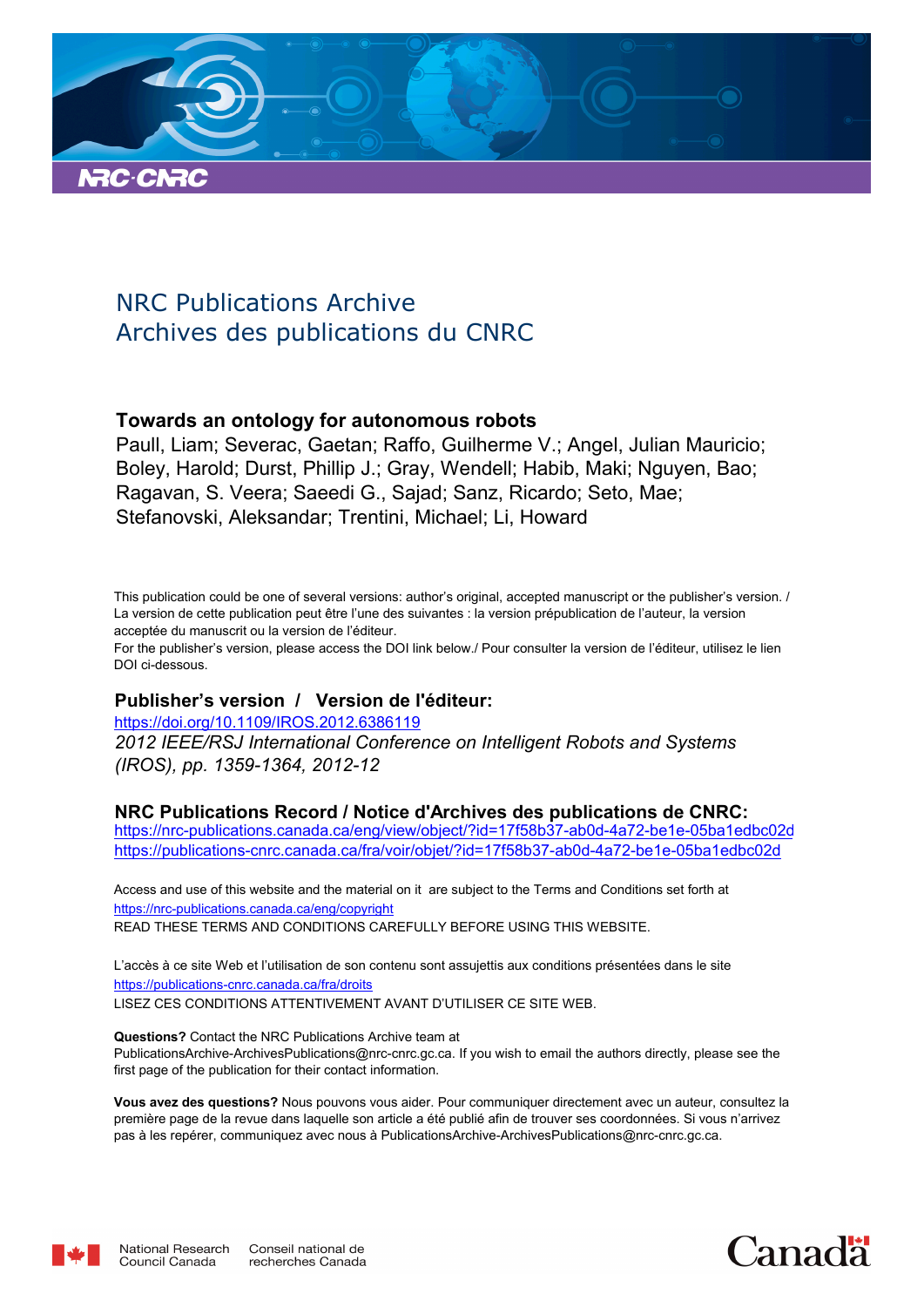# Towards An Ontology for Autonomous Robots

Liam Paull, Gaetan Severac, Guilherme V. Raffo, Julian Mauricio Angel, Harold Boley, Phillip J Durst, Wendell Gray, Maki Habib, Bao Nguyen, S. Veera Ragavan, Sajad Saeedi G., Ricardo Sanz, Mae Seto, Aleksandar Stefanovski, Michael Trentini, Howard Li

*Abstract*—The IEEE RAS Ontologies for Robotics and Automation Working Group is dedicated to developing a methodology for knowledge representation and reasoning in robotics and automation. As part of this working group, the Autonomous Robots sub-group is tasked with developing ontology modules for autonomous robots. This paper describes the work in progress on the development of ontologies for autonomous systems. For autonomous systems, the focus is on the cooperation, coordination, and communication of multiple unmanned aerial vehicles (UAVs), unmanned ground vehicles (UGVs), and autonomous underwater vehicles (AUVs). At the global mission level, the system ontologies must be able to model entities and relationship of multiple autonomous systems. At the individual system level, the ontologies must model the decision-making ability, control strategies, sensing abilities, map building, environment perception, motion planning, communication, autonomous behaviors and so on. The ontologies serve as a framework for working out concepts of employment with multiple vehicles for a variety of operational scenarios with emphasis on collaborative and cooperative missions.

Liam Paull, COBRA, Department of Electrical and Computer Engineering, University of New Brunswick, Fredericton, NB E3B 5A3, Canada Liam.Paull@unb.ca

Gaetan Severac, ONERA - University of Toulouse, France gseverac@onera.fr

Guilherme V. Raffo, Department of Automation and Systems, Federal University of Santa Catarina, Brazil raffo@das.ufsc.br

Julian Mauricio Angel, Department of Computer Engineering, Pontificia Universidad Javeriana julian.angel@javeriana.edu.co

Harold Boley, National Research Council, Canada harold.boley at nrc.gc.ca

Phillip J Durst, US Army ERDC, 3909 Halls Ferry Road, Vicksburg, Ms 39180

Wendell Gray, US Army ERDC, 3909 Halls Ferry Road, Vicksburg, Ms 39180

Maki Habib, Mechanical Engineering Department, School of Sciences and Engineering, The American University in Cairo, New Cairo, Egypt maki@ieee.org

Bao Nguyen, Defence Research and Development Canada - CORA, Ottawa, ON, Canada Bao.Nguyen@drdc-rddc.gc.ca

S. Veera Ragavan, Monash University, Sunway Campus veera.ragavan@monash.edu

Sajad Saeedi G., COBRA, Department of Electrical and Computer Engineering, University of New Brunswick, Fredericton, NB E3B 5A3, Canada Sajad.Saeedi.G@unb.ca

Ricardo Sanz, Systems Engineering and Automatic Control, Autonomous Systems Laboratory research group, Universidad Politcnica de Madrid, Madrid, Spain Ricardo.Sanz@upm.es

Mae Seto, Defence Research and Development Canada - Atlantic, Dartmouth, NS, Canada Mae.Seto@drdc-rddc.gc.ca

Aleksandar Stefanovski, Department of Computer Science, The George Washington University, astefano@gwu.edu

Michael Trentini, Defence R&D Canada - Suffield, PO Box 4000, Station Main, Medicine Hat, AB, Canada T1A 8K6 Mike.Trentini@drdc-rddc.gc.ca

Howard Li, COBRA, Department of Electrical and Computer Engineering, University of New Brunswick, Fredericton, NB E3B 5A3, Canada howard@unb.ca

#### I. INTRODUCTION

In September 2011, our group submitted a Project Authorization Request (PAR) to the IEEE-SA standards board soliciting authorization to become an official working group to standardize the robotics field. In November 2011, we received the approval to become an official working group sponsored by IEEE-RAS. Our group is called Ontologies for Robotics and Automation (ORA WG) and is comprised of over 115 members from a cross-section of industry, academia, and government and representing over twenty countries. ORA WG has nearly four years to develop the standard. After it has been completed, it will be evaluated by invited persons, organizations and IEEE-SA Standards Board (SASB). Once it is approved, it will be adopted by the robotics community at large. As this standard must evolve with technology evolution, it can be subsequently revised.

The ORA WG has four sub-groups, with more than 30 people in each of them. They are: the Upper Ontology/Methodology (UpOM), Autonomous Robots (AuR), Service Robots (SeR) and Industrial Robots (InR) sub-groups. Each will study its respective fields by collecting all kinds of information regarding sensors, actuator, environments, and so on.

An ontology defines the formal and explicit specification of shared concepts and knowledge. Examples include [6] [7] [8].

New information is incorporated into the ontology and overlapping concepts are identified. All groups mediated by UpOM determine how concepts should be categorized. After the incorporation, the concepts are evaluated to avoid inconsistencies, incompleteness and redundancy in the global ontology.

The AuR sub-group has been developing a standard ontology for representing the knowledge and reasoning in autonomous robots such as air, ground and underwater vehicles. Future unmanned systems need to work in teams with other unmanned vehicles to share information and coordinate activities. There is an increasing demand from government agencies and the private sector alike to use unmanned aerial vehicles (UAVs), unmanned ground vehicles (UGVs), and autonomous underwater vehicles (AUVs) for tasks such as homeland security, reconnaissance, search and rescue, surveillance, data collection, and urban planning among others. Not only do they make dangerous tasks safer for humans, autonomous unmanned systems are also better for the environment and cost less to operate.

Previous approaches used to define robotics related ontologies include [9] for navigation, [10] for workspaces, [11] and [15] for knowledge representation and action generation, [12] for route instruction, [13] for UGVs, and [14] for data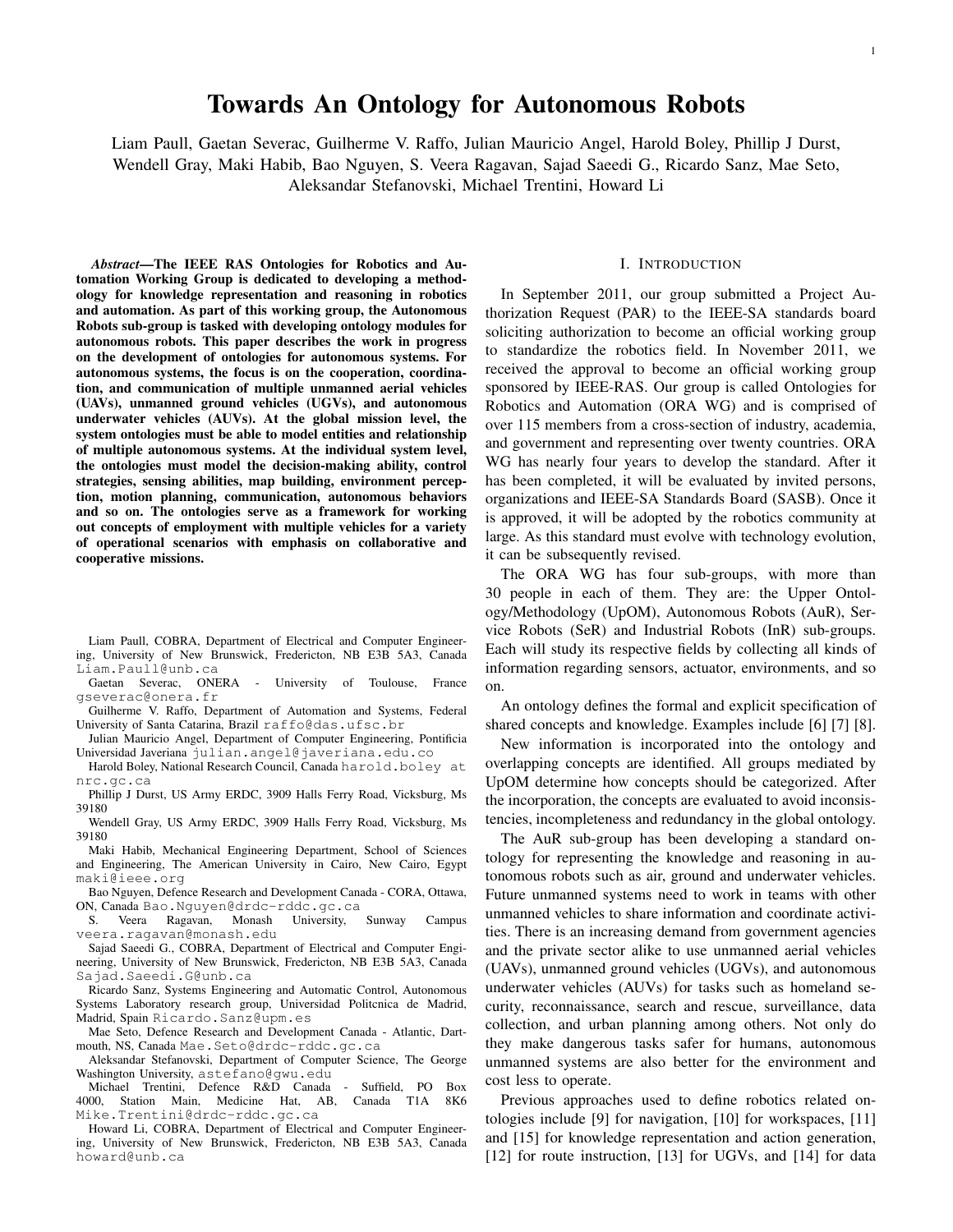For multi-agent systems, ontologies are already being used in such projects as:

- The Robot Earth European project [29] which aims at representing a world wide database repository where robots can share information about their experiences with abstraction to their hardware specificities. This project is still in the startup phase without tangible results yet, and it deals more about environment knowledge representation and sharing.
- The Proteus project [30] uses complex ontologies for scientific knowledge transfer between different robotics communities. However, the developed ontology cannot be used directly for code generation and exploitation as authors have to perform semi-automatic transformation from the ontology to an UML representation. The ontology is also quite specific to their application.
- The SWAMO NASA project [31] uses ontology for space exploration with a prototyping method to provide standard interfaces to access different mission resources.
- The A3ME [32] ontology defines heterogeneous mobile devices in order to allow communication interoperability,
- [27] has worked on robots' capabilities representation in the context of urban search and rescue missions.

These studies are very interesting and represent a starting point for our work, but these ontologies are at a lower level of knowledge representation. They focus more on the description of the capacities of mobile agents than on the high level service representation for autonomous agents as we aim to do.

In this paper, we describe the work in progress of the AuR sub-group on the development of ontologies for autonomous systems. Every element of the autonomous vehicle system



Fig. 1. The structure of an autonomous vehicle system.

shown in Fig. 1 should be represented in the ontology. In addition, the communication between autonomous agents should be explicitly defined to promote the cooperation, coordination, and communication of multiple UAVs, UGVs, and AUVs.

The ontologies must capture and exploit the concepts to support the description and the engineering process of autonomous systems. We need to describe the different entities participating in system operation. The following packages need to be developed for the system ontology:

- Device: to describe various devices such as sensors and actuators;
- Control strategy: to control the autonomous systems for navigation;
- Perception: to use sensor information for state estimation and world representation;
- Motion planning: to plan motions in the perceived world;
- Knowledge representation: to represent knowledge about problems and solutions in order to make decisions.

This proposed ontology is essential to standardize this emerging field. Such an ontology will promote rapid development and facilitate cooperation between robotics agents.

The need for ontology will be further motivated in Sec. II. Separate sections will then present the status of the development for robotics platforms (Sec. III), planning, perception and control (Sec. IV), and multi-agent systems (Sec. V). Finally some case studies will be presented in Sec. VI and conclusions in Sec. VII.

#### II. THE NEED FOR ONTOLOGIES

The need for standardization has long been felt by the robotics community. Early attempts by researchers resulted in application-independent libraries that help to convey the designer's view through structures, hierarchy, organization and message information. These early attempts did not result in significant ontologies.

Developing ontologies or knowledge models for robotics can have many paradoxical requirements. It should be flexible, reusable, and interoperable with other knowledge bases. For example, while software developers and knowledge engineers use ontologies, their models are not directly translatable since languages, tools used and emphasis differ. Emphasis on object orientation by software developers and ontologies by knowledge engineers differ currently but can be expected to converge in the not so distant future. When that happens some standards published have to be reaffirmed, withdrawn or revised. Another requirement is that ontologies should be machine readable yet easily understood by humans. Ontology languages and tools should be easy to learn for domain experts yet unambiguous and powerful [49] [50] [51]. Even though knowledge models are easily represented using certain languages such as UML, a model is an ontology only if it is adopted by experts and is also machine readable. The following is a methodology for devising an effective knowledge representation (KR):

- 1) Domain analysis: A thorough analysis of the domain provides clarity on knowledge structure, organization, underlying concepts that need to be conceptualized and the vocabulary for representing the knowledge unambiguously. A strong analysis and definition of terms will lead to coherent and cohesive reasoning.
- 2) Building a KR: After a satisfactory set of conceptualizations and their representative terms emanate from the domain analysis, building a KR which effectively captures the intrinsic domain structure can be attempted. This is built by associating the terms with concepts and relations and devising appropriate syntax for encoding knowledge in terms of concepts and relations.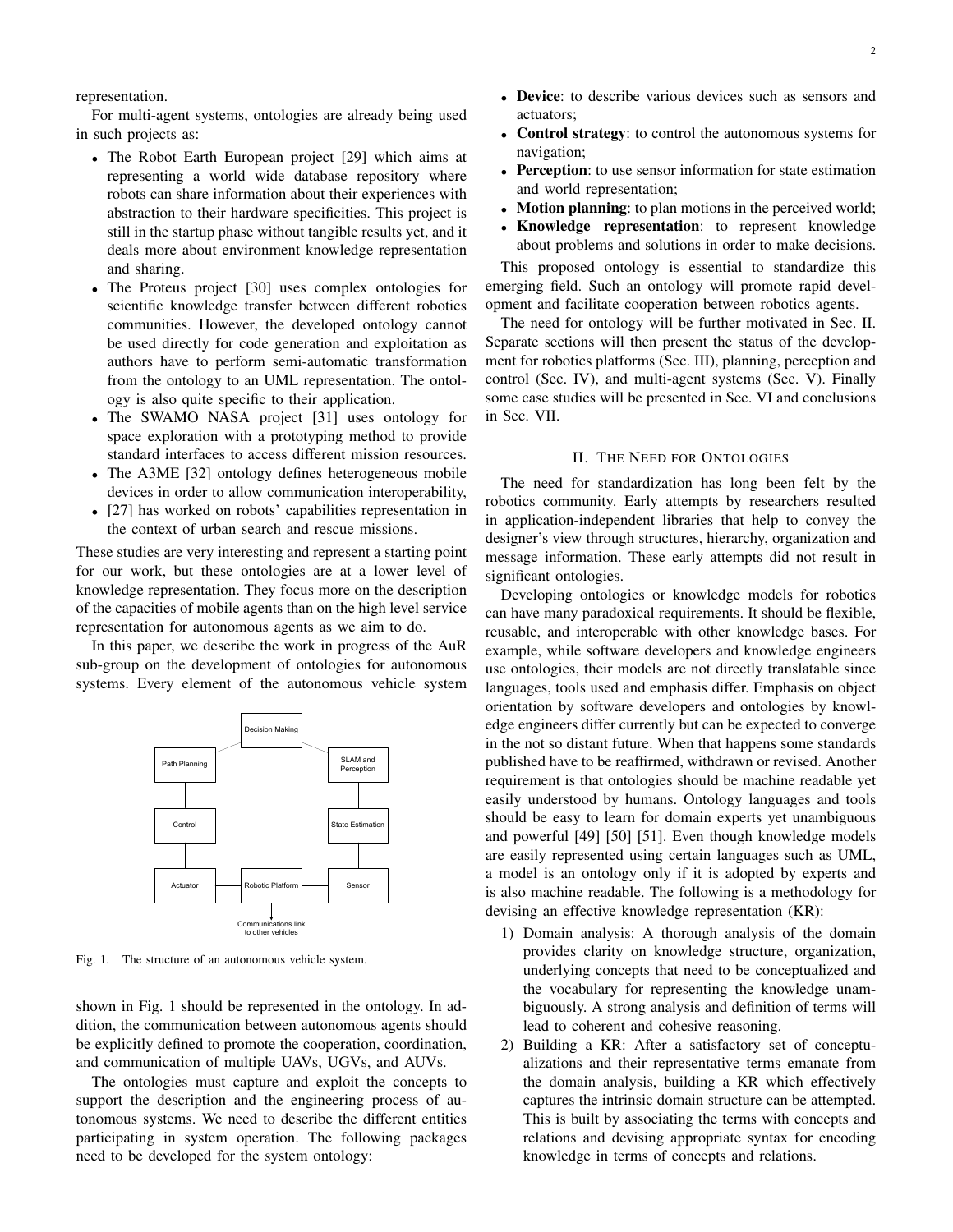- 3) Sharing of ontologies: This forms the cornerstone of domain specific KR languages. From these shared ontologies system design can be automated.
- 4) World modeling and value judgement: Once the analysis and sharing is complete, world modeling and value judgement [22] is obtainable. KRs of propositional attitudes such as hypothesis, belief, expectation, hope and others representative arguments can be constructed. The use of terms in domain ontology leads to the assertion of propositions and situations.

Significant research is in progress to support the decisionmaking process for a Multi-Agent System (MAS) consisting of multiple AUVs, UGVs, and UAVs. We have contributed to these efforts by investigating fundamental issues in intelligent control of MASs, including cooperation, coordination, sensor fusion, collision-free navigation and tele-operation of multiple UGVs, UAVs, and AUVs (Fig. 2, 3).



Fig. 2. Unmanned aerial and ground vehicles. Courtesy of Carl Thibault, COBRA, UNB.



Fig. 3. The developed control system for multiple unmanned underwater vehicles for mine countermeasure.

# III. PLATFORMS

Autonomous UAVs consist of the airframe, sensors and actuators, state estimator, stabilization control system, autopilot, navigation system, automatic heading reference system, firmware, communication link, and ground control station. An autonomous UGV consists of the platform, mission computer, actuators, sensors, control system, navigation system, datalink, and base station. AUVs consist of the platform, sensors, control fins, propellers, front-seat and backseat computers, navigation system, control system, communication system, and the base station. This section will summarize the developed ontologies for each of these three platforms.

The development of AUVs started in early 1970s. Advancement in the computational efficiency, compact size, and memory capacity of computers in the past 20 years has accelerated the development of AUVs. In addition, with the advancement of open-source software such as MOOS-IvP, the research in AUVs has increased significantly over the past 5 years. With the advancement of technologies, AUVs are being used to undertake longer missions that were previously performed by manned or tethered vehicles. The maritime domain poses special challenges due to low bandwidth, poor communication links with a ground control station, inaccurate localisation due to inadequate GPS fixes, strong disturbances due to winds, waves, and currents, limited sensing and short mission duration due to battery life. As decision making technologies evolve towards providing higher levels of autonomy for AUVs, embedded service-oriented agents require access to higher levels of data representation. These higher levels of information will be required to provide knowledge representation for contextual awareness, temporal awareness and behavioral awareness. In order to achieve autonomous decision making, the service oriented agents in the platform must be supplied with the same level of knowledge as the operator. This can be achieved by using a semantic world model and ontologies for each of the agent's domains. More details about the work developed by our Working Group are reported by Miguelanez in [48].

### *B. Unmanned Aerial Vehicles*

UAVs are platforms on which other systems such as sensors can be mounted to provide specific capabilities necessary to perform a task required for mission execution. The illustrative example of UAV domain taxonomies (Fig. 4) and the entity relationships (Fig. 5) explains the concept of building an ontology.



Fig. 4. Illustration of UAV taxonomies.



Fig. 5. Ubiquitous ontologies and entity relationship.

An unmanned aerial vehicle must be capable of establishing communication with a ground station to execute some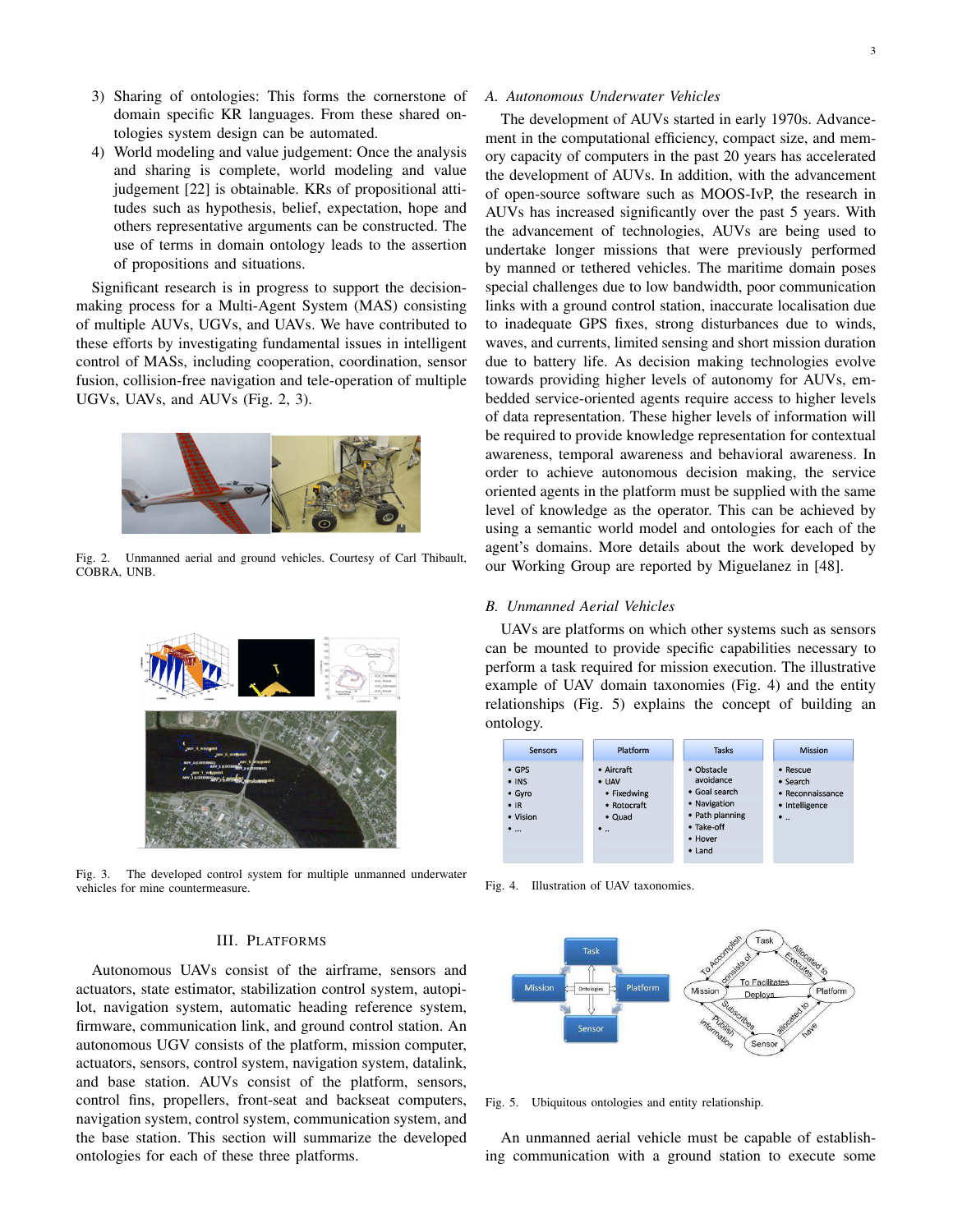tasks such as map building, motion planning and telemetry monitoring among others. Nevertheless, many functionalities must be performed onboard the UAV. To perform motion, a key capability of a UAV is to define its pose in an unknown environment, which is estimated by fusing the data from several different sensors, such as: gyroscope, accelerometer, barometer, GPS, temperature sensor, visual sensor.

The UAV must consider three control loops:

- 1) The actuator control loop which regulates the throttle, elevator, ailerons of aircrafts;
- 2) The stabilization control loop which is designed to guarantee that an orientation reference is reached. This control loop can be split up in more specific controllers depending on the UAV configuration, e.g., climbing and course control loops of an aircraft;
- 3) The navigation control loop, which is composed of translational controllers, is responsible for performing path tracking. A more detailed explanation about control and navigation of autonomous robots is given in Section IV-C.

## *C. Unmanned Ground Vehicles*

To perform tasks efficiently, UGVs must process not only low-level sensor-motor data but also high level semantic information. The data and information are bidirectionally linked, with the low-level data passed upwards and the high-level information returned downwards using semantic information. Knowledge needs to be represented and defined in order to be integrated.

For UGVs, the sub-systems that have been identified for knowledge representation are detailed in Table I [17].

#### IV. PLANNING, PERCEPTION AND CONTROL

#### *A. Simultaneous Localization and Mapping*

Navigation in an unknown or partially known environment is an essential requirement for autonomy in robotics. Every autonomous robot needs to tackle two critical problems to survive and navigate within its surroundings: mapping the environment and finding its relative location within the map. Simultaneous Localization and Mapping (SLAM) is a process which aims to localize an autonomous mobile robot in a previously unexplored environment while constructing a consistent and incremental map of its environment. The inter-dependency of localization and mapping increases the complexity of the problem and necessitates accurately solving these two problems at the same time, not separately.

SLAM techniques are either feature-based or view-based. In feature-based SLAM, features from observations are extracted and used for localization. In view-based SLAM, observations are processed without extracting any features. Each has its specific advantages.

The following maps are available for autonomous mobile robots [1] [4] [3] [2]:

- Metric maps
- Topological maps
- Hybrid maps

The IEEE Robot Map Data Representation Working Group is currently working on the standard for map representation.

#### *B. Path Planning*

Path planning objectives generally fall into one or more of the following four areas [16]:

- 1) Navigation finding a collision-free path through an obstacle-laden environment.
- 2) Coverage passing a sensor over every point in the environment
- 3) Localization Using sensor data to determine the configuration of the robot within the environment
- 4) Mapping Using a sensor to explore a previously unknown environment

The vast majority of literature on path planning focuses on the navigation task. If the presence and locations of obstacles are known beforehand, then the problem can be formulated as follows:

Define the configuration space,  $C$ , to be the space of all possible robot configurations, q, where a configuration has same dimension as the number of degrees of freedom of the platform. The free configuration space,  $C_{free} \subset C$ , is the subset of all possible configurations for which there is no contact between the robot and any obstacle.

The task of start-to-goal path planning amounts to finding a curve,  $\tau$  in the free configuration space,  $C_{free}$  that connects a start configuration,  $q = q_i$  to a goal configuration,  $q = q_g$ [5]:

$$
\tau : [0, 1] \to C_{free} \text{ with } \tau(0) = q_i \text{ and } \tau(1) = q_g. \tag{1}
$$

Common approaches to solving the problem include: bug algorithms, roadmaps, potential fields, cell decomposition, and probabilistic roadmaps. Many of these methods require the searching of a graph that can be achieved with optimal methods such as A\* or Dijkstra's algorithm, or with meta-heuristic search algorithms such as particle swarm optimization, genetic algorithms, or neural networks.

The following terms define properties of any path planning algorithm, and can be used as a basis for comparison and knowledge representation.

Optimality: An algorithm that optimizes (maximizes or minimizes) some objective;

Completeness: A plan is complete if it will always find a solution if one exists or determine that no solution exists in finite time. A path can also be considered Resolution complete if it is complete subject to discretization. Alternately, an algorithm is said to be Probabilistically complete if it is guaranteed to converge towards completeness;

Offline planning: All knowledge of the environment is known and the plan is completed before execution begins;

Online planning: The plan is incrementally constructed during execution;

Sensor-based planning: Sensor information is processed online and used for planning;

**Deliberative:** Sense  $\rightarrow$  Plan  $\rightarrow$  Act cycle. An entire representation of the environment is built on each iteration;

Reactive: Use sensory information to accomplish mission without representation of the entire environment.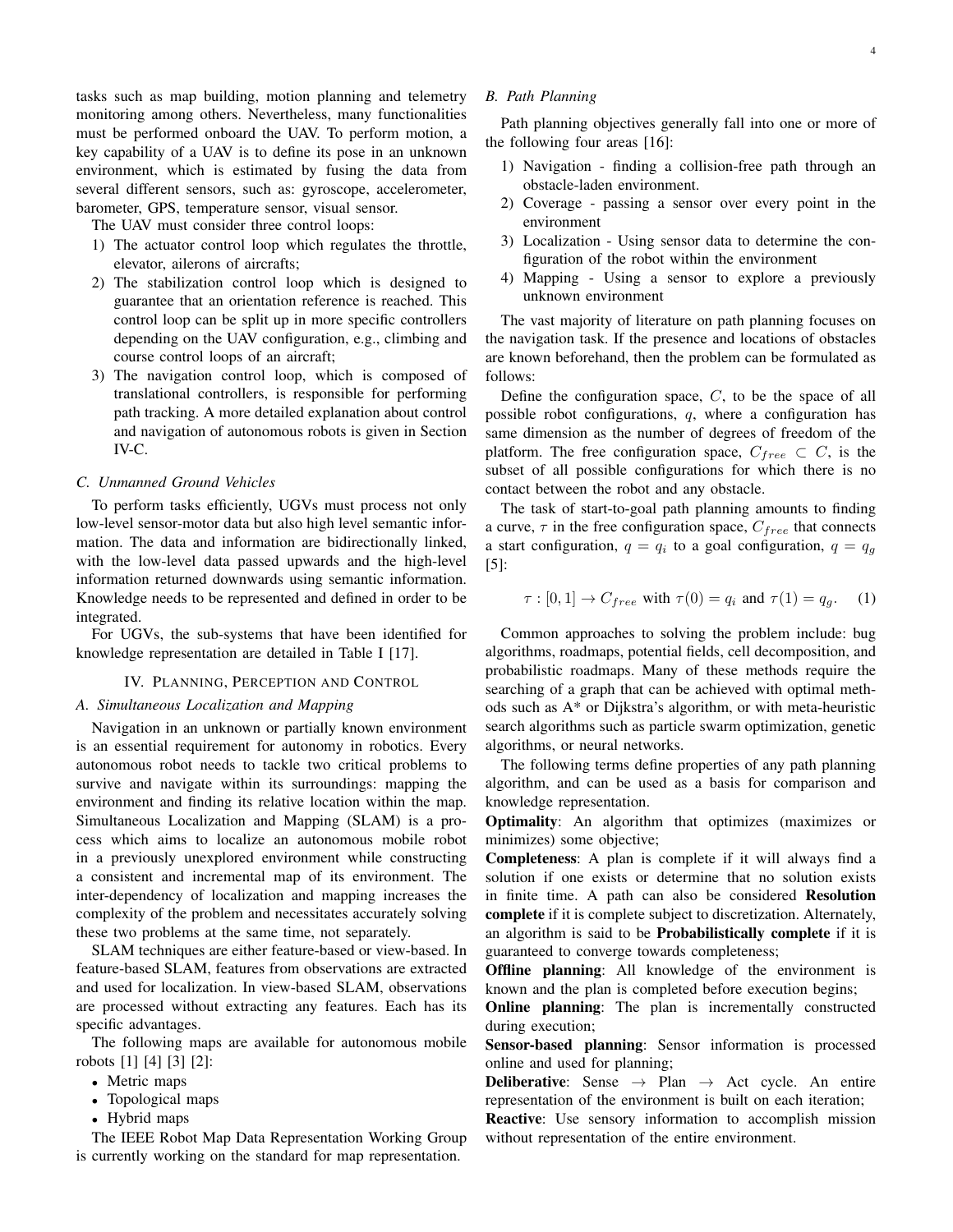| Sub-system            | <b>Descriptions</b>                                                                                                                      |  |  |  |  |  |
|-----------------------|------------------------------------------------------------------------------------------------------------------------------------------|--|--|--|--|--|
| Locomotion            | Legged mobile robot, wheeled mobile robot, differential steering, Ackerman steering, castor wheel, Swedish wheel, ball                   |  |  |  |  |  |
|                       | or spherical wheel                                                                                                                       |  |  |  |  |  |
| Power Plant           | Batteries, power supplies                                                                                                                |  |  |  |  |  |
| Kinematics            | Models and constraints, position, orientation, forward kinematics, wheel kinematics constraints, robot kinematics                        |  |  |  |  |  |
|                       | constraints, maneuverability                                                                                                             |  |  |  |  |  |
| Dynamics              | Euler-Lagrange equation, Newton's laws of motion                                                                                         |  |  |  |  |  |
| Actuators             | DC motors, servo motors, stepper motors, brushless motors                                                                                |  |  |  |  |  |
| <b>Sensors</b>        | Odometer, gyroscope, magnetometer, accelerometer, beacons, range sensors, infrared, laser, sonar, Doppler, vision, GPS                   |  |  |  |  |  |
| Control and stability | Open loop control, close loop control, path following, path tracking, PID control, linear quadratic optimal control, robust              |  |  |  |  |  |
|                       | control, dynamic programming, linear quadratic regulator, backstepping, feedback linearization, sliding mode control,                    |  |  |  |  |  |
|                       | intelligent control, adaptive control, model predictive control, $\mathcal{H}_{\infty}$ control, gain scheduling, input output feedback, |  |  |  |  |  |
|                       | forward speed control                                                                                                                    |  |  |  |  |  |
| Localization and map- | Noise, aliasing, single hypothesis belief, multiple hypothesis belief, map representation, localization, probabilistic map-              |  |  |  |  |  |
| ping                  | based localization, simultaneous localization and mapping                                                                                |  |  |  |  |  |
| Planning              | Discrete planning, geometric representations and transformations, configuration space, sampling-based motion planning,                   |  |  |  |  |  |
|                       | combinatorial motion planning, extension of basic motion planning, feedback motion planning, decision theory, sequential                 |  |  |  |  |  |
|                       | decision theory, sensor and information space, planning under sensing uncertainty, planning under differential constraint,               |  |  |  |  |  |
|                       | sampling-based planning under differential constraints                                                                                   |  |  |  |  |  |
| Communications        | Communication media, radio communication, communication data rate and bandwidth usage, antenna                                           |  |  |  |  |  |

TABLE I KNOWLEDGE REPRESENTATION FOR UGVS.

#### *C. Control and Navigation*

The control and navigation functionalities are essential elements for autonomous robots to be able to execute the desired missions and paths accurately. An application of special interest is the autonomous vehicle navigation (AVN). AVN controllers are typically organized in cascade, as depicted in Fig. 6. The highest level (level 4) is the motion planning and the trajectory generation. With the information provided by the motion planning, guidance control algorithms based on translational (kinematic/dynamic) models are normally executed at level 3 to perform path tracking or path following. At level 2, dynamic/stabilization control loops are performed. This comprises lateral and longitudinal dynamic control in the case of wheeled mobile robots and hovercrafts, or the rotational control of aerial and underwater vehicles. At this level the goal is to keep the longitudinal and lateral velocities of the vehicle or the robot attitude and its time derivatives stabilized around an operation point against possible external forces which may disturb the system. Finally, sensor/actuator control systems are located at level 1, which are designed to directly act on the throttle, breaks, elevators, ailerons, propellers, among others.



Fig. 6. Cascade-based AVN controller.

In the case of wheeled mobile robots, the path tracking problem in an AVN can be tackled using three different approaches: (i) considering only the kinematic model; (ii) considering only the dynamic model; or (iii) considering both the kinematic and dynamic models. For UAVs, the development of control systems for such vehicles is not trivial. The objectives of a flight control system can be divided into three phases, depending on the autonomy of the system: stability augmentation, control augmentation, and the autopilot.

# *D. Mission Specific Behaviors*

For some applications, particularly in the defense field, unmanned vehicles will often be required to autonomously perform tasks beyond those necessary for simple navigation. In addition to motion control, path planning, and mapping, the unmanned vehicle will need to make contextual judgements based on its internal model and task specific, *a priori* parameters. For example, while generating maps through SLAM algorithms, a UGV might have to also detect mines and employ countermeasures. Consider a UGV designed to autonomously clear military test ranges of unexploded ordinance (UXO). This UGV would require motion prediction and control for not only its platform but also an arm for picking up and transporting any UXO found during its mission. When dealing with situations where UGVs and UAVs have the potential to interact with hostile entities, knowledge representations must be expanded even further to model and predict the behaviors of outside threats.

In many cases, then, an unmanned vehicle will need an expanded knowledge representation and heightened internal model that includes global mission level parameters. Mission specific ontologies should be defined to provide a common language for standard defense applications. This will enable greater cooperation and coordination between UGVs, UAVs, and AUVs for complex missions, such as persistent reconnaissance, counter-mine and counter-improvised explosive device (IED) efforts, and threat detection.

#### V. MULTI-AGENT SYSTEMS

MASs are systems composed of multiple intelligent agents interacting together to achieve a common goal or solve a problem. While there are various definitions of agents [18], [19], [20], intelligent agents are defined as computational entities which have [21] objectives, actions, and a knowledge domain. Additionally, they are: suited in an environment, and capable of making flexible autonomous action in order to fulfill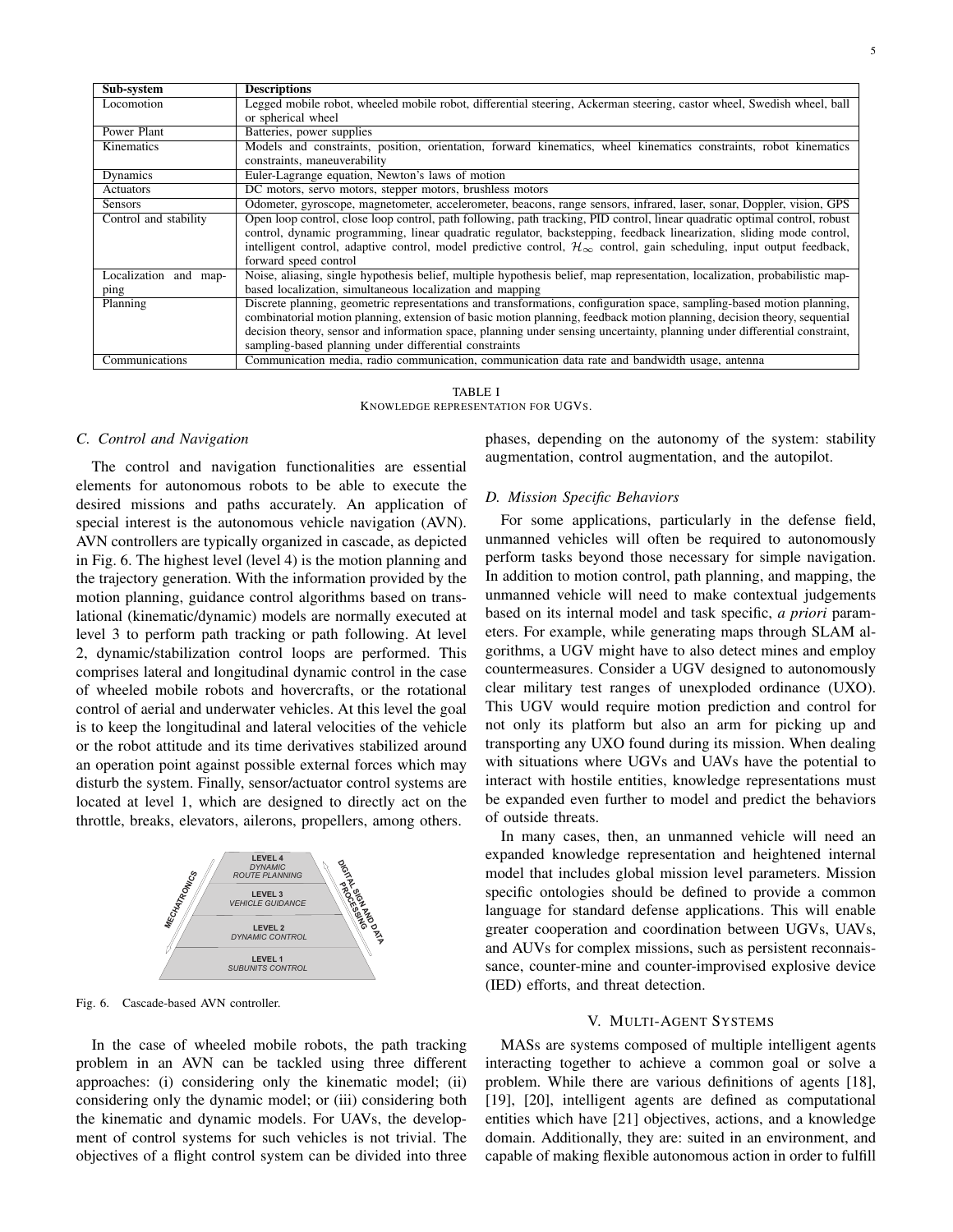their objectives. The group of intelligent agents in a MAS are often trying to achieve more complex objectives than they could achieve individually. Thus each agent has to have the capacity to model the actions and objectives of other agents [21].

An interaction is created when one or more agents establish a relation based on actions, and these interactions could be classified from three criteria: compatible and incompatible objectives, resources relation, number of agents needed to solve a task. Based on these criteria, it is possible to generate a topology of situations described in Table II.

Distributed systems seem a natural solution for complex exploration missions where several simpler robots are preferable to a monolithic single robot [23], [24]. But complications occur when the system is confronted with real life conditions and decentralized system architectures [25].

In robotics, ontologies are used to specify and conceptualize knowledge accepted by a community using a formal description that is machine-readable, shareable [26] and contains the flexibility to reason over that knowledge to infer additional information [27]. Ontologies offer significant interests to MAS such as interoperability between agents and with other systems in heterogeneous environments, re-usability, and support for MAS development [28].

Globally, the set of vehicles can be thought as a network where nodes are vehicles and edges represent loose relations between vehicles like "IsKnownBy" or "CanCommunicate-With". This network evolves with time according to vehicles availability and to events like arrival, departure, hardware failure and others.

Our approach is to define a vehicle "manual" for vehicle. The aim of such manual is to model the possible actions of a vehicle on his environment or the services it can offer to other vehicles. Examples of services could include communications relay or computer resources. The manual would serve to describe all of the vehicle's capabilities and operational constraints.

Each vehicle will have embedded its knowledge representation. This knowledge includes the characterization of the environment, own vehicle capabilities and neighbor vehicles capabilities. Neighbor capabilities include embedded functions, moving capabilities, embedded actuators, equipment and others. These capabilities are coupled with the notion of availability of resources to represent high level vehicle services.

This standard knowledge representation will be supported first by the definition of an ontology.

## VI. CASE STUDIES

# *A. Mine Hunting and Harbor Protection*

Hunting underwater stationary mines may be the simplest scenario in naval mine warfare. There are quite a few of references in the literature. The reader may find some of the latest information in [37][38][39][40][41][42][43]. Mine hunting often involves a number of platforms and agents each possibly with a different capability and a different level of autonomy. For example, one type of AUV can perform

the search with a known pattern such as parallel tracks, while another type of AUV will inspect the mine like objects suggested by the first using a star search pattern to identify the targets. To do this efficiently, the two types of AUVs must be able to communicate with one another. This can be done through the concept of ontology, which allows the AUVs to communicate with each another in a meaningful way. The ontology might define for example what a target is, what a mine like object is, what its priority is among other things.

Another scenario which may employ AUVs and unmannes surface vehicles (USVs) is harbor protection. In this scenario, the defense may face a diver or an underwater threat carrying explosives. To defend its critical asset, the defense must intercept and neutralize the target early enough so that the threat does not damage the critical asset. One way to conduct this operation is to make use of AUVs [44] [45] [46] [47]. The target may be detected by sensors on board of AUV and may be intercepted and neutralized if necessary by USVs. Again, to defend the harbor efficiently, there must be communications among the unmanned vehicles and other agents including human operators. For example, an USV must be informed by an AUV that there is a target at a specified location. The USV would then proceed to intercept and neutralize the target at the earliest possible opportunity.

# *B. Space Exploration in the Context of Multi-Vehicles Missions*

In prospective planetary missions, heterogeneous vehicles such as orbiters, landers, rovers, blimps, planes or gliders will have to cooperate *in situ* in order to increase the overall exploration capabilities. These robotic vehicles display a wide diversity: they will be designed and operated by different organizations, they will have various levels of autonomy, they will have different capabilities. To get *in situ* cooperation interoperability and adaptability will be the key feature of the embedded functionalities.

The ontology development is made with the tool Protégé [33]. Existing ontologies structures like the SWEET Nasa ontology [34] and A3ME ontology [32] have been refined to fit our needs. The actual ontology describes the vehicles knowledge in terms of capabilities, conditions and restriction of uses, environment, vehicles structure and so on.

The testing and validation of all these concepts will be done by simulation, with an implementation on the Robot Operating System<sup>1</sup> where each vehicle will embed a tailored instance of the proposed In Situ Interaction Service in addition to its own embedded control architecture.

# *C. OASys Ontology for Autonomous Robots Engineering*

The ASys long-term research project on Autonomous Systems [35] is focused on the development of technology for the engineering of any kind of autonomous systems in any application domain. A special focus of the project is autonomous mobile robots. In the context of ASys, "autonomous" refer to systems capable of operating in a real-world environment

<sup>1</sup>Robot Operating System (ROS) - www.ros.org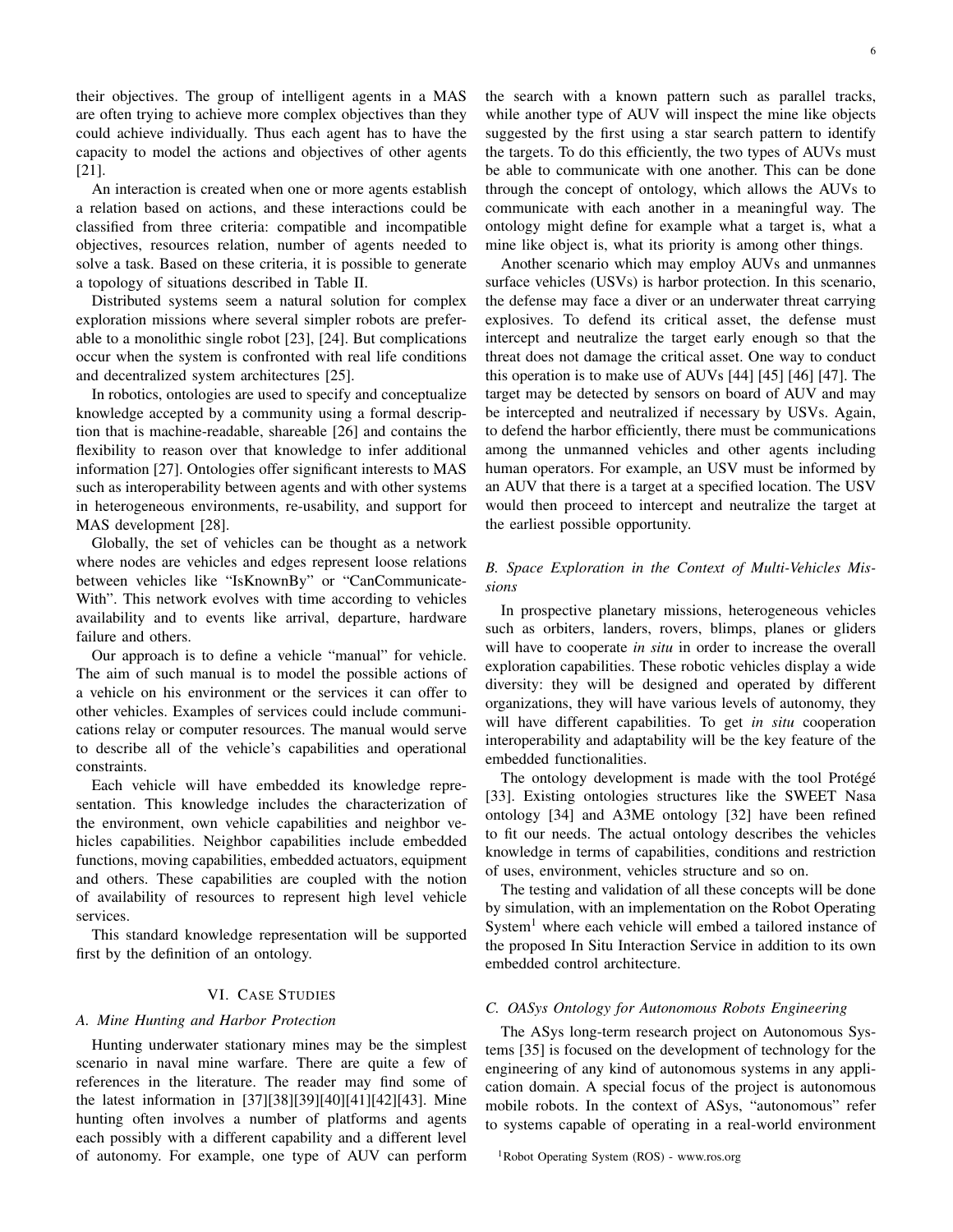| <b>Objectives</b> | <b>Resources</b> | <b>Abilities</b> | <b>Kind of Situation</b> | Category    |
|-------------------|------------------|------------------|--------------------------|-------------|
| Compatible        | Sufficient       | Sufficient       | Independent              | Indifferent |
| Compatible        | Sufficient       | Insufficient     | Simple collaboration     | Indifferent |
| Compatible        | Insufficient     | Sufficient       | Obstruction              | Cooperation |
| Compatible        | Insufficient     | Insufficient     | Coordination             | Cooperation |

| Incompatible | Insufficient | Insufficient | Collective conflict over resources | Antagonism |  |  |  |  |
|--------------|--------------|--------------|------------------------------------|------------|--|--|--|--|
|              |              |              | TABLE II                           |            |  |  |  |  |
|              |              |              |                                    |            |  |  |  |  |
|              |              |              | CLASSIFICATION OF INTERACTIONS.    |            |  |  |  |  |

Incompatible Sufficient Sufficient Individual competition Cooperation<br>Incompatible Sufficient Insufficient Collective competition Antagonism Sufficient Insufficient Collective competition Incompatible Insufficient Sufficient Individual conflicts over resources Antagonism

# VII. CONCLUSION

without any form of external control for extended periods of time. The core strategy of ASys is to exploit *cognitive control loops* using knowledge captured as different models based on the ontology for autonomous systems (OASys) developed specifically to support both the engineering and the run-time operation of the autonomous systems.

To ease the separation between the autonomous systems' characterization and engineering, OASys has been structured in two main ontologies:

- The ASys Ontology gathers the concepts, relations, attributes and axioms to characterize an autonomous system (Fig. 7);
- The ASys Engineering Ontology collects the ontological elements to describe and support the construction process of an autonomous system (Fig. 8).

| ASys Ontology                                                                             |
|-------------------------------------------------------------------------------------------|
| SystemSubontology                                                                         |
| General Systems<br>Mereology<br><b>Topology</b>                                           |
| ASysSubontology                                                                           |
| <b>Perception</b><br><b>Knowledge</b><br><b>P</b> Device<br>Thought<br><b>Action</b><br>m |

Fig. 7. The ASys ontology adressess two aspects: the general systems aspect (Systems Subontology) and the cognitive autonomy aspect (ASysSubontology) [35].



Fig. 8. The ASys robot control testbed includes construction of self-aware robot controllers [36] for mobile robot applications. The figure shows the Higgs robot, the main platform for this research [35].

In this paper, we have described the work of the autonomous robots sub-group of the IEEE-RAS Ontologies for Robotics and Automation Working Group. We have described the goal of the group, current work on UAVs, UGVs, AUVs, SLAM, path planning, navigation, control, and MAS. We have proposed the ontology to be implemented by the sub-group. Case studies are also included. Within the IEEE-RAS Ontologies for Robotics and Automation Working Group, the autonomous robots sub-group is serving the upper ontology sub-group which is the "umbrella" for all detailed domain ontologies and is developing an overall methodology to provide a structure for how to add new concepts. The autonomous robots sub-group needs to ensure that the detailed information requirements are represented. It is envisioned that other sub-groups will be formed as additional sub-domains. Although this sub-group is very new, there are over 30 members from around the world actively contributing to the discussion and work.

## VIII. ACKNOWLEDGMENT

The authors gratefully acknowledge the contribution and financial support of their organizations. The reviewers' comments are greatly appreciated. Our thanks must also go to Francesco Amigoni, Emilio Miguelanez, Craig Schlenoff, Edson Prestes, Raj Madhavan and other members of the IEEE RAS Ontologies for Robotics and Automation Working Group for their constructive comments, suggestions, encouragement and help.

#### **REFERENCES**

- [1] M. K. Habib, S. Yuta, "Map Representation and Path Planning for Mobile Robots in a Building Environment", *IEEE International Conference on Intelligent Robots and Systems (IROS'88)*, Tokyo, Oct. 1988, pp.173- 178.
- [2] M. K. Habib, "Real Time Mapping and Dynamic Navigation for Mobile Robots", *International Journal of Advanced Robotic Systems*, Vol. 4, No. 3, No. pp. 323 383.
- [3] B. Kuipers, J. Modayil, P. Beeson, M. MacMahon, F. Savelli, "Local Metrical and Global Topological Maps in the Hybrid Spatial Semantic Hierarchy", *Proceedings of the IEEE International Conference on Robotics and Automation (ICRA04)*, April-May 2004, pp. 4845-4851 Vol.5.
- [4] S. Thrun, *Robotic Mapping: A Survey*, CMU- CS-02-111 report, Feb. 2002.
- [5] S. M. LaValle, "Motion Planning", *IEEE Robotics Automation Magazine*, Volume 18, Number 1, March 2011, pp. 79 - 89.
- [6] F. Baader, D. Calvanese, D. Mcfuinness, D. Nardi, P. Patel-schneider, *The Description Logic Handbook. Cambridge*, Cambridge University Press, 2003.
- [7] J. Schoening, "Standard Upper Ontology Working Group", [Online]. Available: http://suo.ieee.org 2012.
- [8] T. Gruber, "What is an Ontology", [Online]. Available: http://wwwksl.stanford.edu/kst/what-is-an-ontology.html 2012.